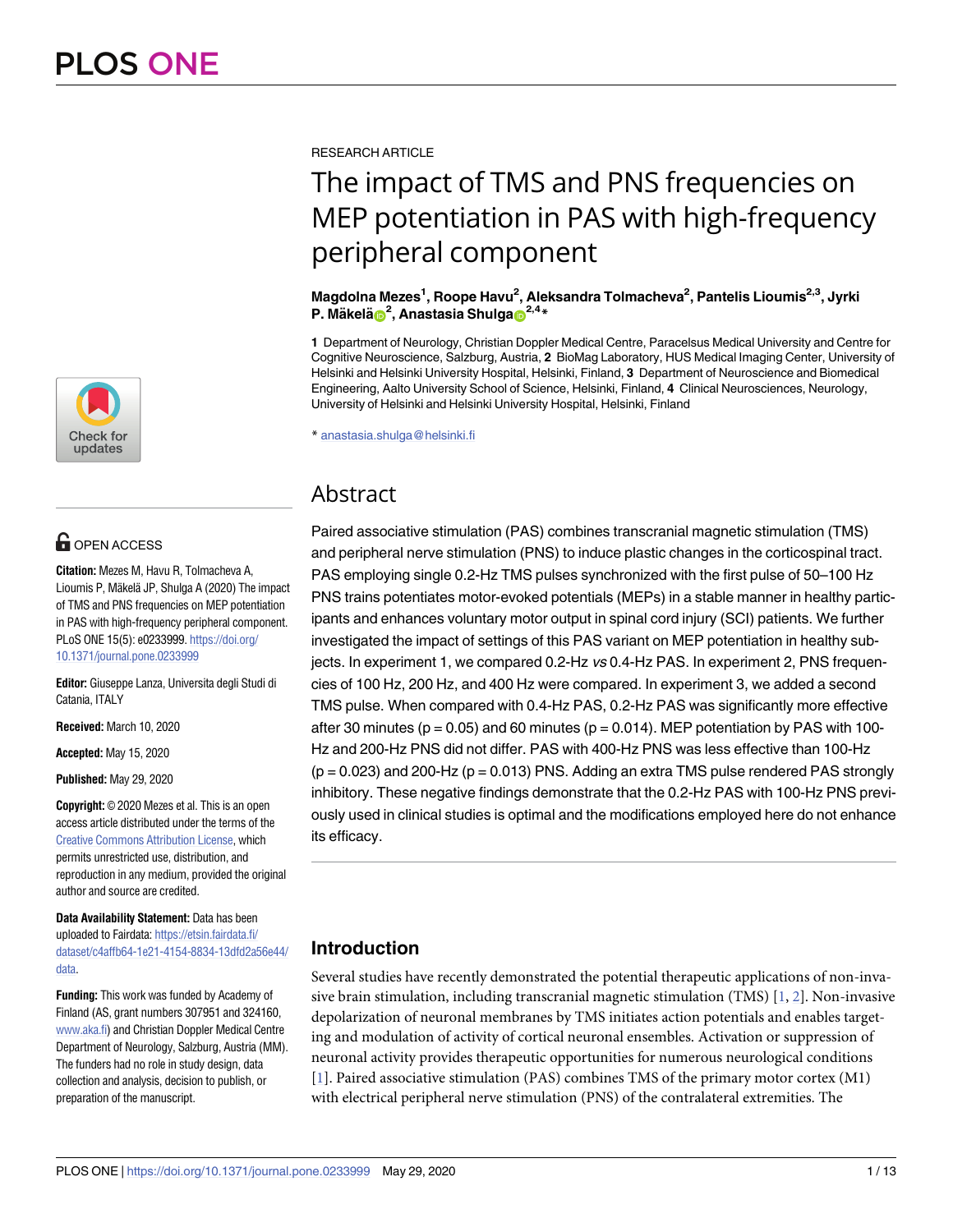<span id="page-1-0"></span>**Competing interests:** I have read the journal's policy and the authors of this manuscript have the following competing interests: PL has received consulting fees from Nexstim ltd., for matters concerning speech cortical mapping. JM reports receiving travel expenses for lectures from Nexstim ltd. This does not alter our adherence to PLOS ONE policies on sharing data and materials.

potential of PAS as a therapeutic tool has been studied in stroke [[3](#page-10-0)], neurodegenerative disorders [\[4](#page-10-0)] and spinal cord injury [\[5](#page-10-0)] patients, among others [\[6\]](#page-10-0).

Long-term-potentiation (LTP) is a cellular mechanism that induces long-lasting increase of synaptic efficacy and neuroplasticity [[7\]](#page-10-0). LTP occurs as a consequence of simultaneous activity of pre-and postsynaptic cells [[8\]](#page-10-0). *N*-methyl-d-aspartate (NMDA) channel-dependent LTP provides an attractive cellular model of learning and memory and may play an essential role in developing functional neural networks [\[9](#page-10-0), [10](#page-10-0)]. The aim of PAS is to create the conditions that can contribute to induction of LTP *in vivo*. If the timing between the two stimuli (inter-stimulus interval, ISI) is appropriate, PNS signals that ascend via sensory volley to M1 coincide with the TMS-induced neural impulses from M1. This coincidence can transiently increase the corticospinal excitability. [\[11,](#page-10-0) [12\]](#page-10-0) In spinal PAS, antidromic and orthodromic signals are timed to occur simultaneously at the spinal cord level. This repeated pairing of signals is thought to induce an LTP-like effect at the corticospinal-motoneuronal synapses [\[13–15\]](#page-11-0).

TMS and PAS protocols can engage corticospinal plasticity and are under investigation as a tool to enhance motor function after spinal cord injury (SCI), which is rarely complete [[5](#page-10-0)]. We have shown in several case reports and series that PAS with a high-frequency peripheral component (0.2-Hz TMS paired with 100-Hz PNS) enhances motor output of paretic or paralytic muscles in patients with chronic incomplete SCI  $[16–19]$  $[16–19]$ . At the moment this is the only PAS protocol variant that has produced clinically meaningful and long-lasting improvements in patients with SCI. Previous studies have applied PAS to spinal cord injury patients as single sessions only [\[13–15](#page-11-0)]. In stroke patients, conventional PAS applied for 4 weeks improved some neurophysiological and functional measures [[20](#page-11-0)].

The potential for PAS to increase or decrease excitability strongly depends on the interval between TMS and PNS pulses  $[12][21]$  $[12][21]$  $[12][21]$  $[12][21]$ . Therefore, precise timing between the two stimuli is crucial. Conventional PAS (single-pulse TMS combined with single pulse or 10-Hz PNS) protocols employ either fixed ISI (across participants) or individually determined ISIs [[21](#page-11-0)][\[6\]](#page-10-0). The variable outcomes of conventional PAS reflect its dependence on multiple technical and individual factors such as time of day, pre-PAS activity, and subject characteristics [\[6\]](#page-10-0). Patients with SCI may have longer neuronal conduction times in both orthodromic and antidromic pathways, whose conductivity may also change during the rehabilitation and time since injury. Therefore, finding the precise ISI and most optimal parameters of PAS protocol can be particularly challenging. Employing a PAS protocol at 0.2-Hz with high-intensity TMS (100% of the stimulator output) and high-frequency peripheral stimulation leads reliably to robust motorevoked potential (MEP) potentiation at a wide range of ISIs, plausibly due to increase in collision events between TMS- and PNS-induced neuronal impulse volleys [[16](#page-11-0), [17](#page-11-0)] PAS with a 100-Hz PNS appears to be the most effective [\[16\]](#page-11-0)[[22](#page-11-0), [23](#page-11-0)].

Further development of PAS variants with a high-frequency peripheral component is of clinical interest. We searched for an increase of the excitatory effect and decrease of the time required for PAS by modifying the previously employed"standard" protocol (0.2-Hz single pulse TMS, 240 stimuli in 20 minutes on the M1, paired with 100-Hz PNS to the right tibial nerve). We wanted to achieve the same or higher MEP potentiation in a more time-efficient manner and compared the potentiation induced with several modified versions with the effects of the standard protocol.

The rationale of this study was to test whether increasing the frequency of either PAS or the PNS component of PAS or doubling the amount of TMS pulses would enhance the efficacy, feasibility, or both of the protocol that we have used in clinical studies. The aim of all experiments was either to show the superiority of new PAS modifications or to conclude that the current version of PAS with a high-frequency peripheral component (currently under investigation for clinical use) is currently the most optimal choice for PAS. Increasing the PAS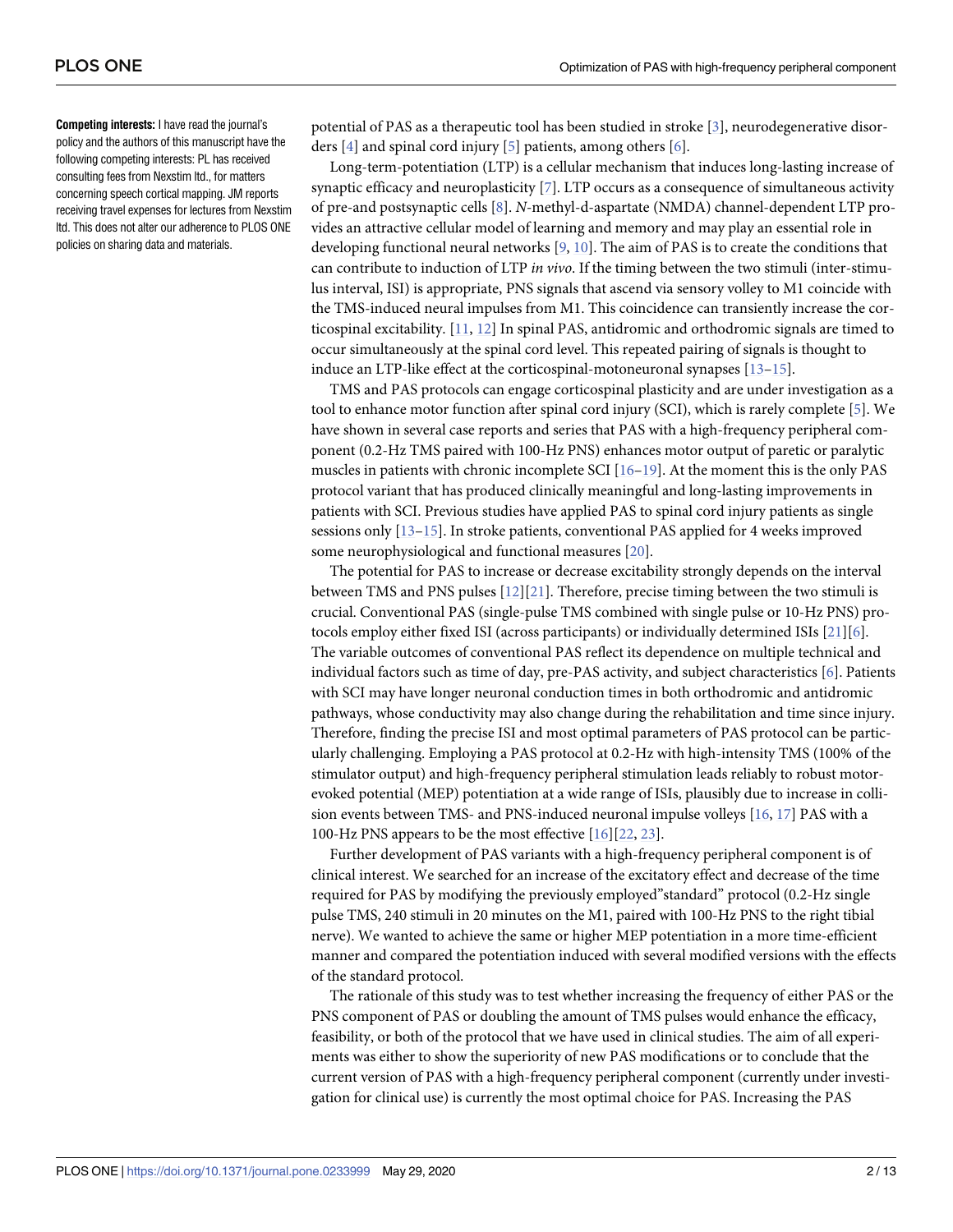<span id="page-2-0"></span>frequency would reduce the time of the PAS protocol and render it more feasible for clinical use and may also increase its efficacy. Since PAS aims at the coincidence of ascending and descending volleys at the spinal cord level, we also hypothesized that increasing the frequency of PNS component, or increasing the number of TMS pulses, could further increase PAS efficacy by enhancing the number of coinciding volleys. A single high-intensity TMS pulse produces several descending volleys, a D-wave, and four I-waves at a frequency of approximately 500–660 Hz [\[24\]](#page-11-0). We have previously shown that increasing the frequency of the PNS component from 50 Hz to 100 Hz enhances the efficacy of PAS.

## **Participants and methods**

#### **Participants**

The study was approved by the Ethics Committee of Helsinki University Hospital (HUS/ 1280/2016). Twenty healthy participants without contraindication for TMS were recruited. Some subjects participated in more than one experiment. Each subject signed an informed consent form before participation. All experiments were performed according to relevant guidelines and regulations  $[25]$  $[25]$ . All subjects were right-handed. The average  $(\pm SD)$  height and weight of the subjects was  $170\pm9$  cm,  $69\pm11$  kg;  $174\pm4$  cm,  $66\pm9$  kg and  $167\pm9$  cm,  $72$ ±14 kg for Experiment 1, 2, and 3, respectively. The education level of the subjects for Experiments 1, 2, and 3 was as follows: undergraduates (33, 30, 40%), MSc or MD (44, 30, 40%), PhD (22, 40, 20%).

#### **Transcranial magnetic stimulation**

TMS pulses were generated with an eXimia magnetic stimulator employing a figure-of-eight coil (Nexstim Ltd., Helsinki, Finland). We applied MRI-guided TMS navigation (Navigated Brain Stimulation 4.3 [NBS 4.3], Nexstim Ltd., Helsinki, Finland) based on 3D models of the individual 3T T1 MRI images. In a prospective series of patients, comparison of the preoperative and intraoperative localization of hand motor cortex yielded distances of 4–14 mm between nTMS and direct cortical stimulation. [[26](#page-11-0)–[29](#page-11-0)] Navigation guarantees the accurate localisation of M1 and the precise repetition of the same cortical location with exactly the same coil positioning and orientation, securing the same induced electric field throughout the whole session and between different experimental sessions. The TMS coil was positioned over the left primary M1 to activate the "hotspot" of the right abductor hallucis muscle. During the mapping, we systematically recorded MEPs from the whole motor representation area of the distal lower limb. We defined the hotspot as a site where TMS pulses provided the maximal and most consistent MEPs from the right abductor hallucis muscle and induced a plantar flexion. MEPs were recorded and analysed with an EMG device integrated in the eXimia stimulator. The resting motor threshold (RMT) of the contralateral abductor hallucis muscle was defined as the minimum TMS intensity required to evoke a MEP of *>*50 *μ*V in at least 5 of 10 trials over the "hotspot". During PAS, an intensity of 100% of maximum stimulator output (MSO) was used to mimic the conditions of studies where this protocol was applied to SCI patients  $[16–19]$  $[16–19]$  $[16–19]$  $[16–19]$  $[16–19]$ . The MEP measurements were performed with 120% of individual RMT. Individual RMTs of the participants are presented in [Table](#page-3-0) 1. RMTs in the three experiments did not differ significantly ( $p = 0.114$  by Kruskal-Wallis test). MEP latency was calculated from an average of 10 MEPs elicited at an interval of 3.3 s at 120% RMT. The average of MEP latencies was used to calculate the ISI (F-MEP<sub>average</sub>) [[30](#page-11-0)] between the TMS and PNS pulses.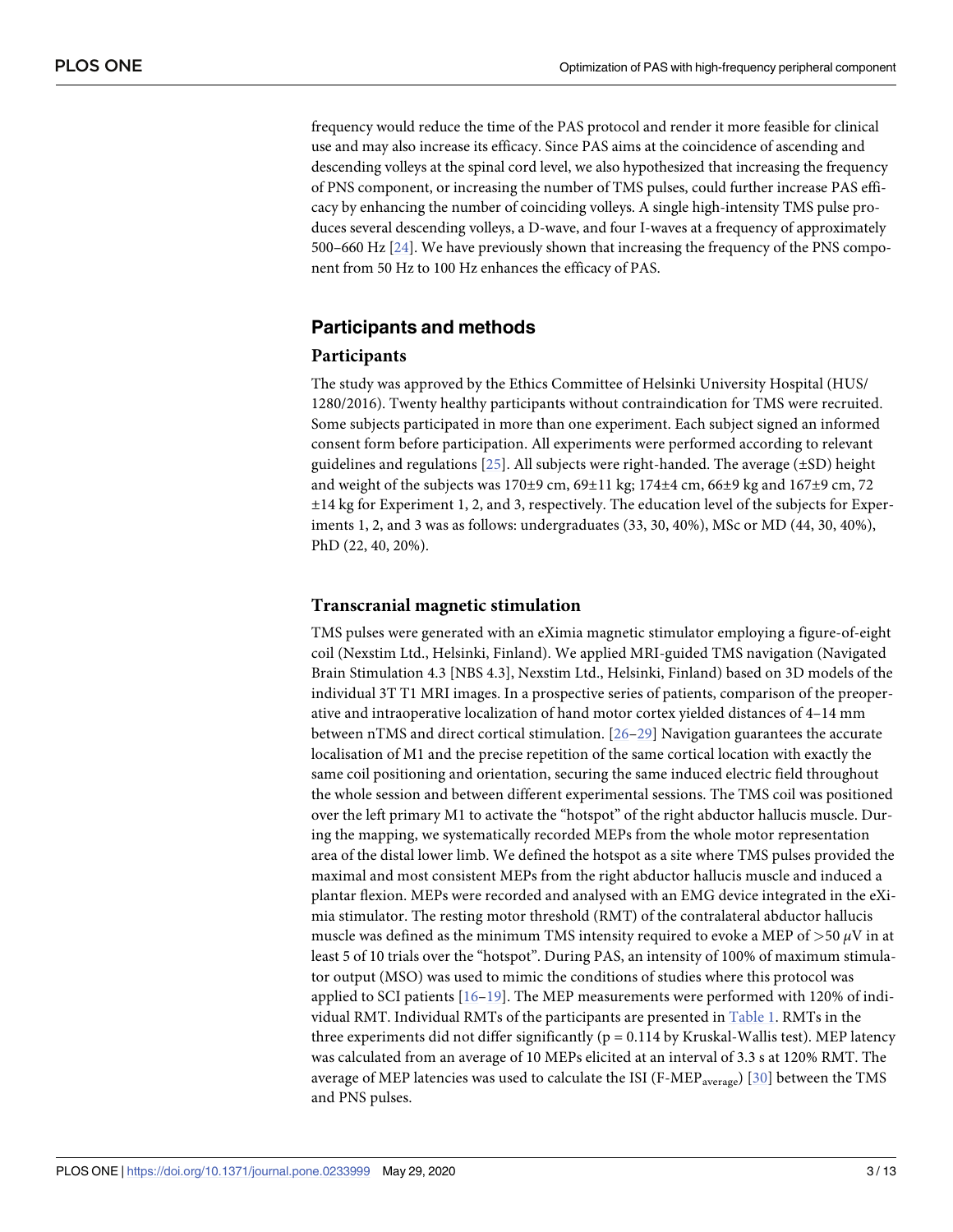| Subjects       | <b>Experiment 1</b> |            |            | Subjects       | <b>Experiment 2</b> |            |            | Subjects       | <b>Experiment 3</b> |            |            |
|----------------|---------------------|------------|------------|----------------|---------------------|------------|------------|----------------|---------------------|------------|------------|
|                | <b>RMT</b>          | <b>PNS</b> | pre-PAS    |                | <b>RMT</b>          | <b>PNS</b> | pre-PAS    |                | <b>RMT</b>          | <b>PNS</b> | pre-PAS    |
|                |                     | intensity  | <b>MEP</b> |                |                     | intensity  | <b>MEP</b> |                |                     | intensity  | <b>MEP</b> |
|                |                     |            | amplitude  |                |                     |            | amplitude  |                |                     |            | amplitude  |
|                | % SO                | mA         | $\mu$ V    |                | % SO                | mA         | $\mu$ V    |                | % SO                | mA         | $\mu$ V    |
| 1              | 88                  | 13         | 289        | $\mathbf{1}$   | 76                  | 11         | 154        |                | 88                  | 13         | 180        |
| 2              | 49                  | 6          | 316        | $\overline{2}$ | 71                  | 5          | 553        | $\overline{2}$ | 81                  | 12         | 444        |
| 3              | 36                  | 5,4        | 595        | 3              | 76                  | 14         | 752        | 3              | 96                  | 6          | 222        |
| $\overline{4}$ | 90                  | 8,5        | 514        | $\overline{4}$ | 87                  | 6          | 89         | $\overline{4}$ | 91                  | 7,5        | 314        |
| 5              | 98                  | 12         | 859        | 5              | 52                  | 17         | 495        | 5              | 90                  | 8,5        | 884        |
| 6              | 96                  | 6          | 127        | 6              | 65                  | 20         | 337        |                |                     |            |            |
| 7              | 91                  | 7,5        | 545        | $\overline{7}$ | 100                 | 15         | 44         |                |                     |            |            |
| 8              | 70                  | 8,5        | 258        | 8              | 52                  | 9,7        | 405        |                |                     |            |            |
| 9              | 81                  | 12         | 600        | 9              | 73                  | 15         | 449        |                |                     |            |            |
|                |                     |            |            | 10             | 51                  | 10         | 880        |                |                     |            |            |
| median         | 88                  | 8,5        | 514        |                | 72                  | 12,5       | 427        |                | 90                  | 8,5        | 314        |
| mean           | 78                  | 8,8        | 456        |                | 70                  | 12,3       | 416        |                | 89                  | 9,4        | 409        |
| <b>SD</b>      | 22                  | 2,9        | 226        |                | 16                  | 4,8        | 274        |                | 5                   | 3,0        | 284        |

<span id="page-3-0"></span>[Table](#page-2-0) 1. Individual resting motor thresholds (RMTs), peripheral nerve stimulation (PNS) intensities, and pre-PAS motor-evoked potential (MEP) amplitudes in **three experiments.** RMTs and PNS intensities were defined once prior to all measurements of the experiment. Pre-PAS MEP amplitudes are the average values of all pre-PAS measurements included in one experiment for each subject.

<https://doi.org/10.1371/journal.pone.0233999.t001>

#### **Electrical peripheral nerve stimulation**

PNS was delivered using a Dantec Keypoint electroneuromyography device (Natus Medical Inc., Pleasanton, CA, USA). The tibial nerve was stimulated with two surface electrodes (Neuroline 720, AMBU A/S, Ballerup, Denmark) positioned at the medial side of the ankle, between the medial malleolus and the Achilles tendon. Before stimulation, EMLA Cream (lidocaine 2.5% and prilocaine 2.5%) was applied locally at the stimulation site for 16 participants to reduce the sensations produced by PNS. Although all participants were offered EMLA, only 16 chose to use it. EMLA penetrates 3–5 mm into the skin [\[31\]](#page-11-0) and thus does not affect the conductivity of the tibial nerve. The same surface electrodes were employed for the F-response recording. The recording electrode was placed over the belly of abductor hallucis muscle and the reference electrode on the medial side of the hallux. Ten F-responses were recorded with a single 0.2-ms stimulation at supramaximal intensity. From these responses, the one with the shortest F-latency was selected and used for ISI calculation (F-MEP<sub>average</sub>). Square wave pulses of 1 ms were applied to identify the individual minimum intensity evoking the F-response. This intensity was used for PNS in PAS. PNS intensities of each participant are presented in Table 1. PNS intensities in three experiments did not differ significantly ( $p = 0.196$  by Kruskal-Wallis test). Trains of six 1-ms square wave pulses were delivered at 100–400 Hz.

#### **Paired associative stimulation**

PNS and TMS were triggered by Presentation<sup>®</sup> software (Neurobehavioral Systems Inc., Albany, NY, USA) to ensure their precise timing. Each TMS pulse was paired with a PNS train. ISIs between the TMS and the first pulse of the PNS train were calculated with the for-mula (F-MEP<sub>average</sub>) as described previously [[30](#page-11-0)]. To mimic the conditions of studies where this protocol was applied to SCI patients  $[16–19]$  $[16–19]$ , all participants were asked to imagine plantar flexion of the right foot during the PAS session.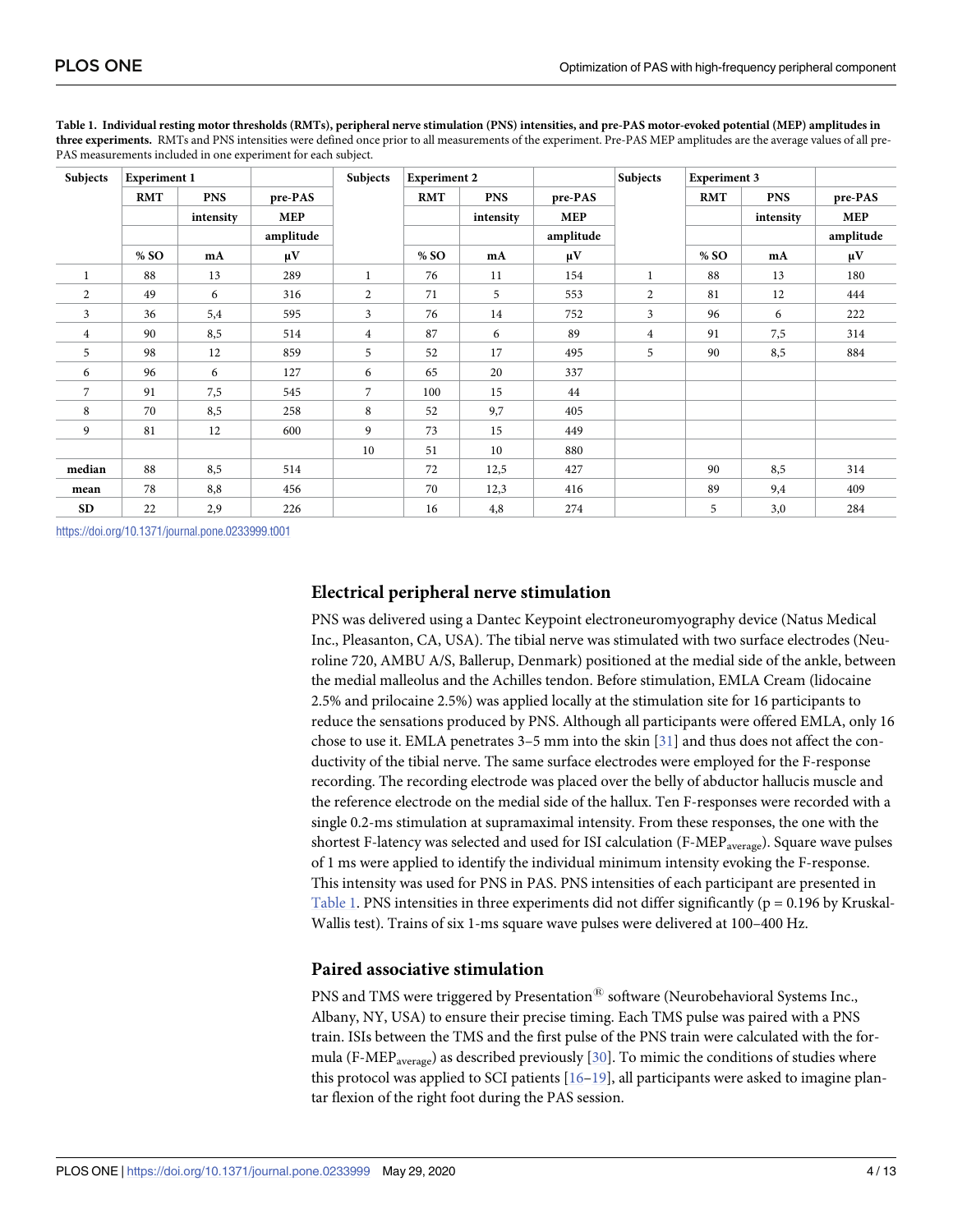# <span id="page-4-0"></span>**Experimental design**

Experiment 1 (Fig 1A) compared the 20-min 0.2-Hz TMS protocol with the 10-min 0.4-Hz protocol on MEP potentiation at 0, 30, and 60 min after PAS. A total of 240 single TMS pulses were delivered in both protocols (once every 5 s or 2.5 s, respectively). Nine healthy participants were recruited (6 females, age range 22–42 years, mean age 32 years). Each participant had a PAS session on two different days separated by at least 7 days. The two protocols were applied in a random order.





<https://doi.org/10.1371/journal.pone.0233999.g001>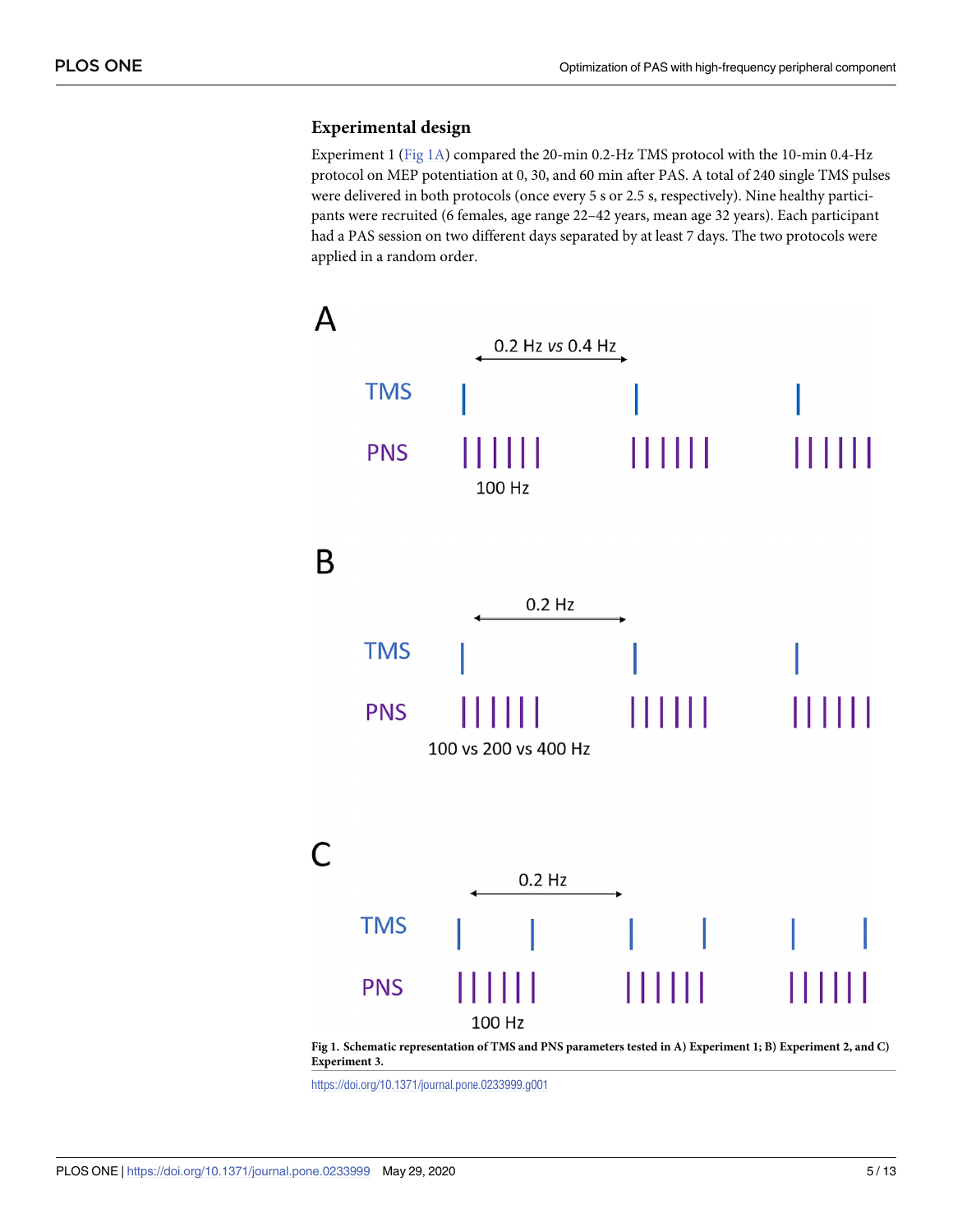<span id="page-5-0"></span>Experiment 2 ([Fig](#page-4-0) 1B) compared 0.2-Hz PAS with 100-Hz, 200-Hz, and 400-Hz PNS components on MEP potentiation at 0, 30, and 60 min after PAS. Ten healthy participants were recruited (5 females, age range 22–46 years, mean age 37 years). Each participant had a PAS session on three different days separated by at least 7 days. The three protocols were applied in a random order.

In Experiment 3 ([Fig](#page-4-0) 1C), we added a second TMS pulse 50 ms after the first one, pairing the first and the second TMS pulses with the first and sixth PNS pulses, respectively, at the level of the spinal cord. Both pulses were given at 96% of MSO due to safety limitations of the TMS device. We examined whether the increase in the number of orthodromic volleys could further enhance MEP potentiation. Five healthy participants (three females, age range 30–39, mean age 34) were enrolled. Each participant underwent one session of PAS.

In all experiments, the MEP amplitude changes were assessed from an average of 30 MEPs elicited with TMS delivered to the hotspot of right abductor hallucis muscle once every 3.3 s at 120% of RMT. Assessments were conducted immediately prior to the PAS session, immediately post-session (0 min), 30 min post-session, and 60 min post-session. MEP potentiation was calculated as a percent ratio of an average of post-PAS normalized to pre-PAS MEP amplitudes. EMG was recorded continuously and analysed 200 ms prior to MEPs to detect muscle preactivation. MEPs with preactivation were excluded from the analysis.

#### **Statistical analysis**

Statistical analysis was performed using SPSS 25.0. An average of 30 MEPs was calculated at each timepoint post-PAS and compared with the averaged value of amplitudes from 30 MEPs measured before the PAS session; percent ratios post-PAS/pre-PAS were defined. Data were assessed with Wilcoxon signed-rank test and with Friedman test for multiple comparisons.

#### **Results**

Experiment 1 ([Fig](#page-4-0) 1A) compared the MEP potentiation induced by 0.4-Hz and 0.2-Hz PAS [\(Fig](#page-6-0) 2). At 0 min post-PAS, the 0.4-Hz protocol induced a significant MEP potentiation  $(p = 0.038, 204\pm73%)$ . A trend towards MEP potentiation with the 0.2-Hz protocol was observed ( $p = 0.66$ , 193 $\pm$ 43%). At 30 min and 60 min, the 0.4-Hz protocol did not enhance MEPs (30 min,  $p = 0.066$ ; 60 min,  $p = 0.77$ ) whereas the 0.2-Hz protocol generated a significant long-term MEP potentiation (30 min,  $p = 0.008$ , 177 $\pm$ 24%; 60 min,  $p = 0.008$ , 147 $\pm$ 10%), consistent with our previous results [\[23\]](#page-11-0). The 0.2-Hz protocol induced a significantly stronger MEP potentiation than the 0.4-Hz protocol at 30 min ( $p = 0.05$ ) and 60 min ( $p = 0.011$ ). At 0 min ( $p = 0.3$ ), no significant difference was found [\(Fig](#page-6-0) 2A). Individual values for each subject at pre-PAS and 60 min post-PAS are shown in Fig 2B [and](#page-6-0) 2C.

In Experiment 2 ([Fig](#page-4-0) 1B), we compared MEP potentiation up to 60 min after PAS with PNS of 100 Hz, 200 Hz, and 400 Hz. The 100-Hz protocol induced a significant MEP potentiation at 0 min (p = 0.005; 198±25%) and 30 min (p = 0.009; 189±28%); the 200-Hz protocol induced a significant MEP potentiation only at 0 min ( $p = 0.022$ ; 182 $\pm$ 22%); and the 400-Hz protocol did not induce significant MEP potentiation at any time point ([Fig](#page-7-0) 3). A Friedman test including all timepoints revealed a significant difference between the groups ( $p = 0.048$ ). The protocol with 400-Hz PNS induced significantly weaker potentiation at all time points than 100 Hz ( $p = 0.023$ ) and 200 Hz ( $p = 0.013$ ). The 100-Hz and 200-Hz protocols did not differ  $(p = 0.6)$  ([Fig](#page-7-0) 3).

Joint analysis of 0.2-Hz PAS with 100-Hz PNS (the "standard" protocol) from experiments 1 and 2 ([Fig](#page-7-0) 4,  $n = 19$  measurements) showed a significant MEP potentiation at all timepoints. According to the Friedman test, MEP potentiation was significantly different between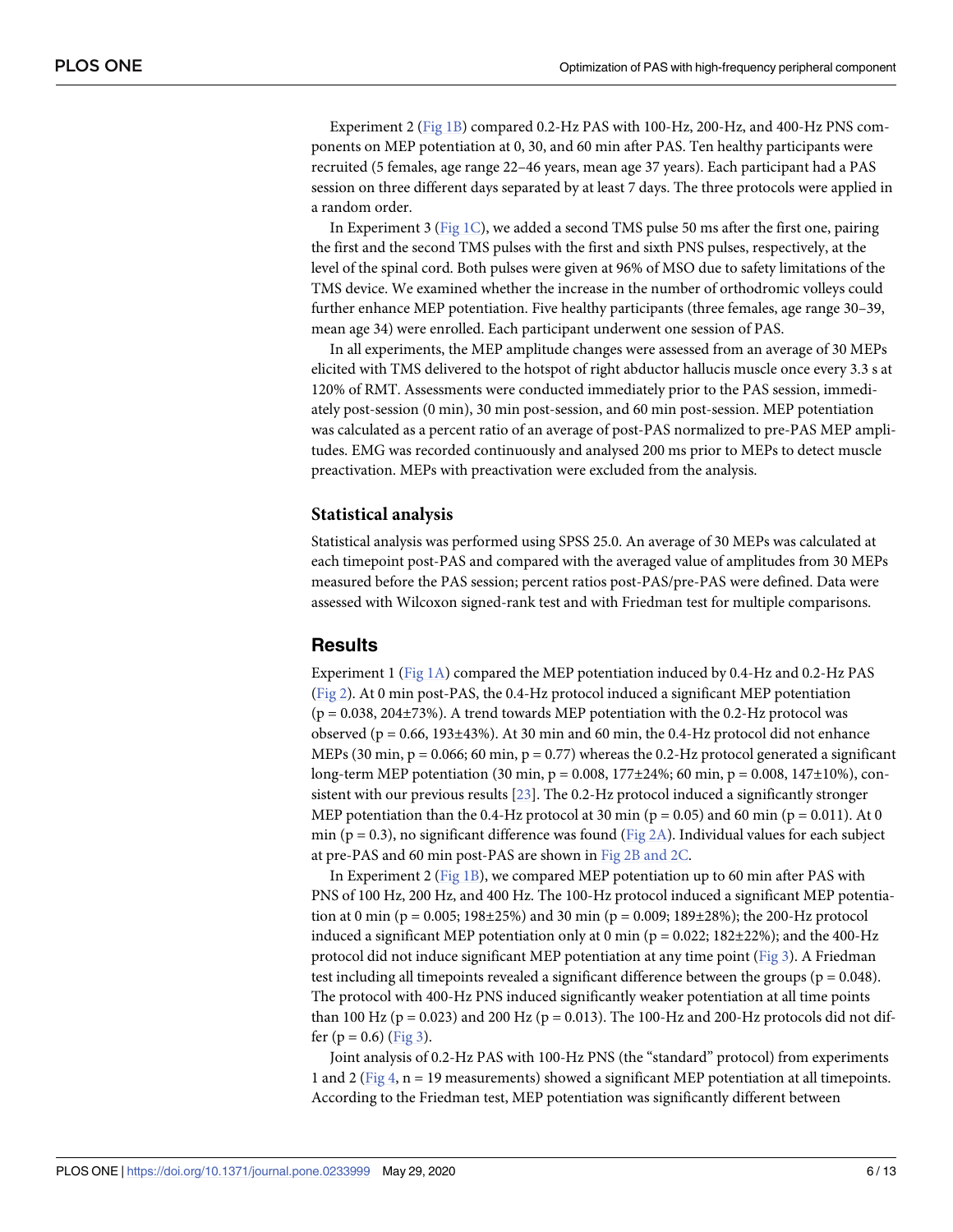<span id="page-6-0"></span>

**[Fig](#page-5-0) 2. Experiment 1.** A, MEP potentiation (post-PAS normalized to pre-PAS minus 100%) induced by PAS delivered at 0.2 Hz and 0.4 Hz. At 30 min and 60 min, the 0.4-Hz protocol did not enhance MEPs, whereas the 0.2-Hz protocol generated MEP potentiation. The 0.2-Hz protocol induced a significantly stronger MEP potentiation than the 0.4-Hz protocol at 30 and 60 min. B-C) MEP values at pre-PAS and 60 min post-PAS induced by 0.2 Hz (B) and 0.4 Hz (C) in individual participants in Experiment 1.

<https://doi.org/10.1371/journal.pone.0233999.g002>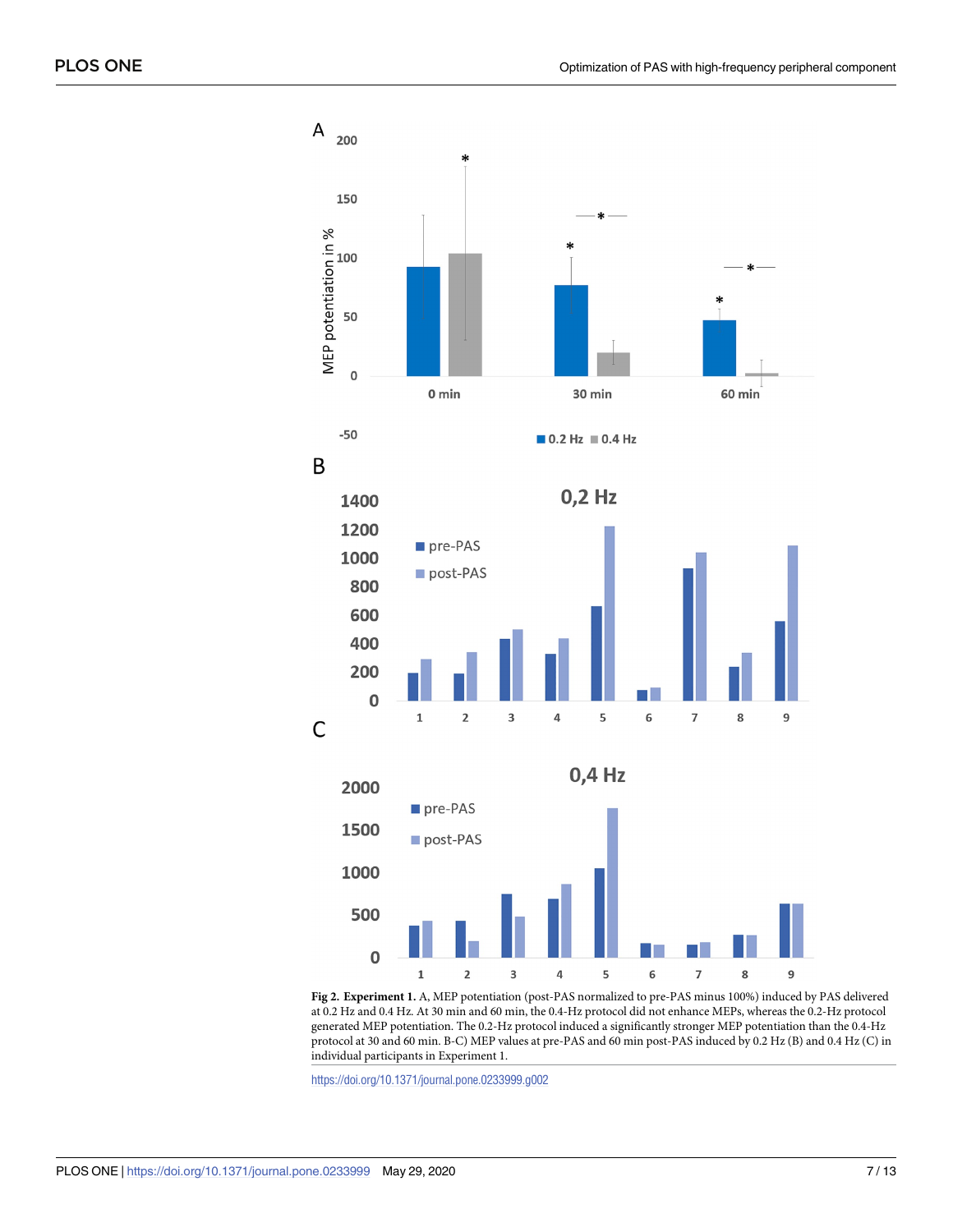<span id="page-7-0"></span>

**[Fig](#page-5-0) 3. Experiment 2.** MEP potentiation (post-PAS normalized to pre-PAS minus 100%) induced by PAS with 100-Hz, 200-Hz, and 400-Hz PNS. The significant MEP potentiation was induced by the 100-Hz protocol at 0 and 30 min, and by the 200-Hz protocol at 0 min. The 400-Hz protocol did not induce significant MEP potentiation. PAS with PNS of 400 Hz induced significantly weaker MEP potentiation than PAS with 100 Hz and 200 Hz PNS.

<https://doi.org/10.1371/journal.pone.0233999.g003>

timepoints (p *<* 0.0001). Significant differences were found with post-hoc analysis by Wilcoxon signed-rank tests between pre-PAS and all other timepoints  $(0 \text{ min}, p = 0.001, 195)$ ±25%; 30 min, p *<* 0.0001, 183±19%; 60 min, p = 0.002, 147±10%), consistent with our previous results [[23](#page-11-0)].

Experiment 3 examined whether the MEP potentiation of the 0.2-Hz protocol can be further increased by adding an another TMS pulse. We found a clear inhibitory effect when this





<https://doi.org/10.1371/journal.pone.0233999.g004>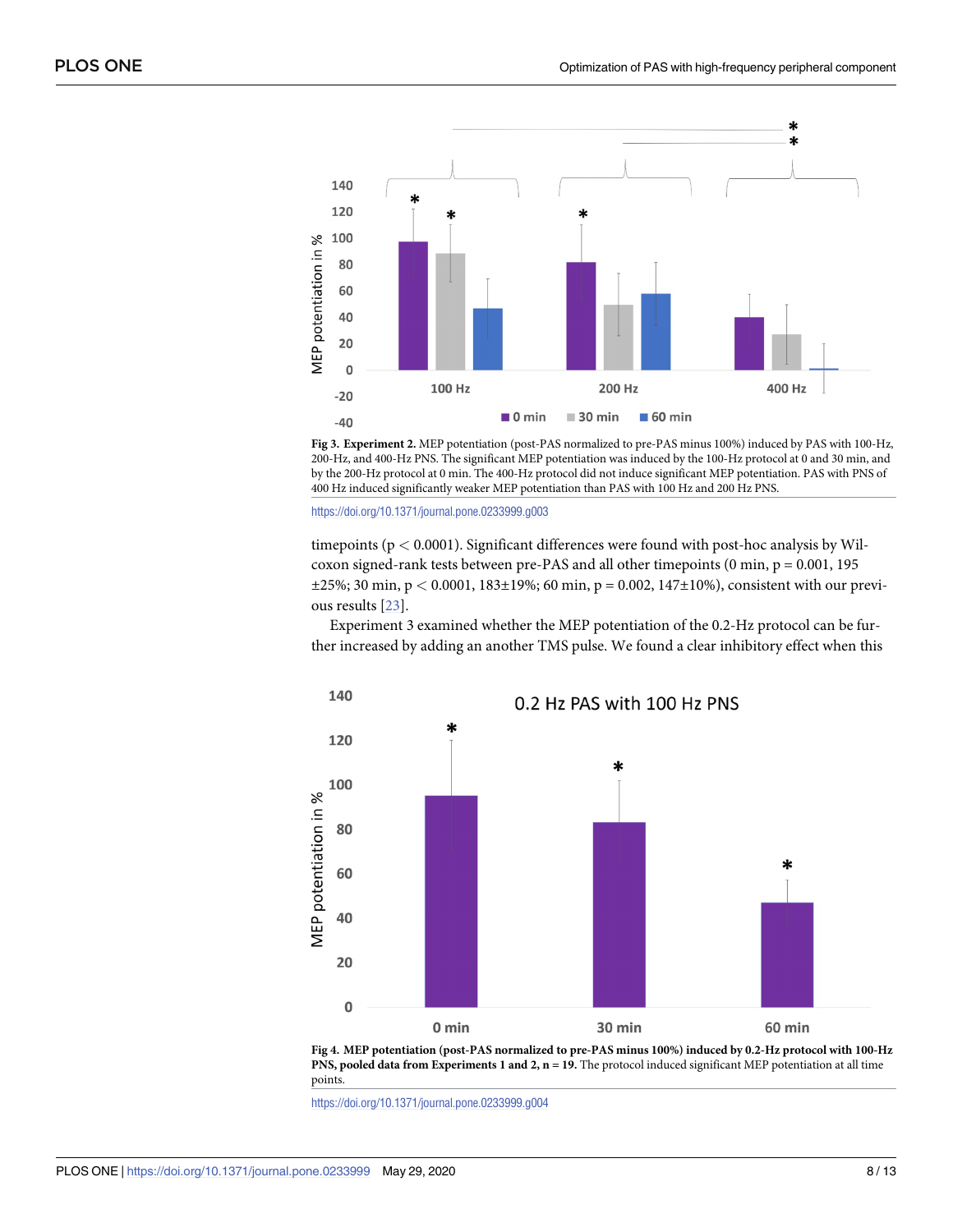<span id="page-8-0"></span>modified PAS was employed (0 min,  $-64\pm14\%$ , p = 0.043; 30 min,  $-66\pm20\%$ , p = 0.23; 60 min,  $-52\pm12\%$ , p = 0.043).

# **Discussion**

The aim of this study was to investigate whether any of the PAS variants studied here is superior to the previously applied, clinically beneficial protocol  $[16-19]$ . Negative results were obtained, showing that the clinical protocol is the most efficient; neither non-superiority nor inferiority of the new PAS protocols presented here can be concluded from the obtained data. In experiment 1, significantly weaker MEPs at 30 min and 60 min were detected after applying the shorter than clinical PAS protocol. In experiment 2, a significant difference was detected between all PAS protocols. Specifically, the difference was detected between the 100-Hz and 400-Hz PAS protocols; the 400-Hz protocol elicited significantly weaker MEPs than the 100-Hz protocol. In experiment 3, a clear significant MEP inhibition by adding a second TMS pulse was found. Therefore, the protocol version of PAS with a high-frequency peripheral component, currently applied in clinical studies, is currently the most efficient protocol.

The temporal relationship between the activations of pre- and postsynaptic neurons appear to dictate the extent and polarity of plastic changes, known as spike timing-dependent plasticity (STDP) [[32](#page-11-0)]. LTP also may depend on firing rate [[7\]](#page-10-0) or combination of firing rate, spike timing, and co-cooperativity among the inputs [\[33\]](#page-11-0). The situation *in vivo* is substantially more complex than in cellular models, as complex patterns of neural activity of the motor cortex are involved. This leads to variable outcomes in conventional PAS protocols, thus highlighting strong dependence on external conditions [\[6\]](#page-10-0). In designing PAS protocols that are feasible for neurological rehabilitation, clinical challenges must be considered. Changes in signal conduction time in both orthodromic and antidromic pathways [[34\]](#page-11-0) and measurement inaccuracies in MEPs due to muscle spasticity are expected in patients with SCI. Considering all these factors, optimising the PAS protocol for SCI patients is very challenging. We have previously compared the 0.2-Hz PAS protocol with 50-Hz PNS that was employed in studies involving patients with incomplete chronic SCI [[16](#page-11-0)–[17](#page-11-0)] with a protocol involving 100-Hz PNS that was shown to be more effective [[23](#page-11-0)]. Here, we wanted to investigate whether similar efficacy can be obtained in a shorter time or improved by further modification of PNS.

In Experiment 1 we halved the duration of the PAS session by increasing the PAS frequency to 0.4 Hz. This modification induced significantly weaker MEPs at 30 and 60 min after PAS than the 0.2-Hz protocol. The results of Experiment 1 might be due to the impact of stimulation duration, its frequency, or both. Some studies did apply facilitating PAS with a duration of 10 min or shorter to induce LTP at the cortical [\[35\]](#page-11-0) and spinal level [[13](#page-11-0)]. However, the efficacy of these protocols was not examined at 30 and 60 min after the PAS. In in vitro experiments, the high-frequency stimulation induces an activity-dependent release of brain-derived neurotrophic factor (BDNF), known to play a crucial role in the LTP induction [\[36–38\]](#page-12-0). In a study where vagus nerve stimulation (VNS) was paired with an auditory stimulus for inducing recovery-promoting plasticity in the auditory cortex [[39](#page-12-0)], shortening the interval between VNS tone-pairing events also reduced the plastic response and led to loss of the therapeutic effect of the stimulation [[39\]](#page-12-0). The authors concluded that longer intervals between VNS tone-pairing events generate more plasticity and better recovery because the structural changes that underlie these improvements require many seconds to minutes to develop [\[39\]](#page-12-0). The possible role of activity-dependent plasticity-inducing molecules in the PAS effect might explain why a sufficiently low frequency of PAS is required. A frequency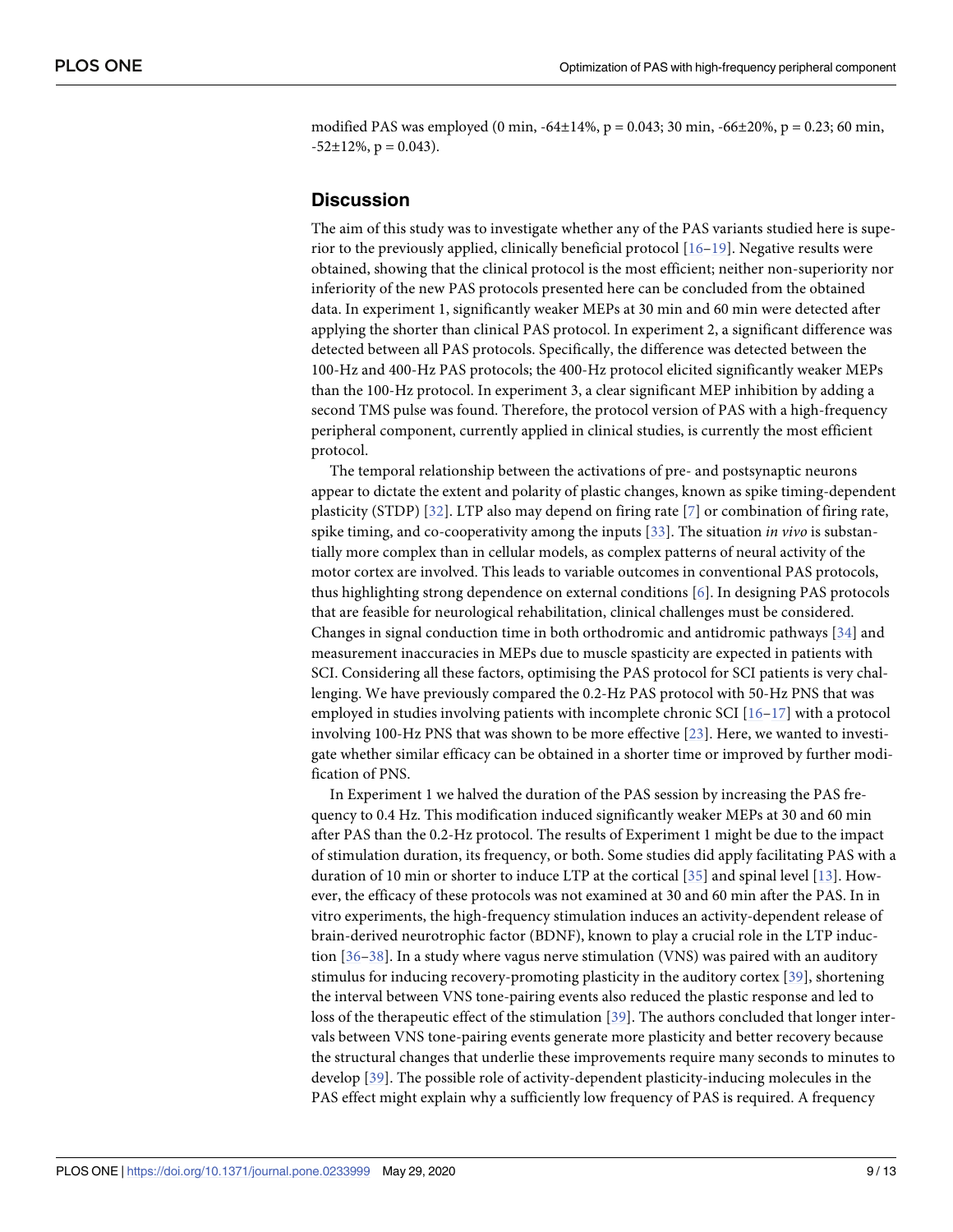<span id="page-9-0"></span>that is too high might deplete relevant components of the neurotrophin release machinery, such as vesicles and calcium stores, not allowing sufficient time for plastic response to occur, and therefore rendering particularly the long-term plasticity less effective. Experiment 2 demonstrated that although 100-Hz PNS is more efficient than 50- and 25-Hz PNS [\[23\]](#page-11-0), a further increase in frequency of PNS does not provide additional efficacy. Thus, bringing the PNS frequency closer to the frequency of I-waves [\[24\]](#page-11-0) does not produce stronger potentiation; the exact coincidence of each PNS pulse with each TMS-induced volley does not appear to be the strongest determining factor for MEP potentiation. Rather, the specific pattern of PNS appears to be important, although PNS by itself does not produce MEP potentiation [\[23](#page-11-0)]. Consistent with the result of Experiment 1, the highest frequency is not the most efficient. Activity-dependent release from the peripheral motoneuronal pool of neurotrophic factors such as BDNF is known to occur at 50–100 Hz [\[36–38\]](#page-12-0). Frequencies higher than 100 Hz might not be as effective due to depletion of relevant components of the neurotrophin release machinery, as mentioned above.

During selection of TMS parameters in Experiment 3, we aimed at a precise pairing of the second TMS pulse with one of the PNS pulses of the PNS train. In addition, we aimed to apply the same or similar stimulation intensity that was used in the 0.2-Hz protocol (100% MSO) to ensure the comparability of the results. The 20-Hz TMS was selected to achieve as high a TMS intensity as feasible. The safety guidelines of our TMS device requires a reduction of intensity as the applied frequency increases. Employing this frequency enabled a maximum intensity at 96% of MSO and a precise pairing also with the sixth stimulus of the PNS train. The inhibitory effect found in Experiment 3 most probably reflects the long interval intra-cortical inhibition (LICI) that occurs by employing paired pulse TMS with ISIs between 50 and 200 ms, generally considered to be mediated by cortical GABAb receptors [\[40\]](#page-12-0). The cortical LICI effect most probably induces metaplastic change [[41](#page-12-0)] in the motor pathways, preventing PAS facilitatory effects. It has been suggested previously by pharmacological studies that the GABAb receptor agonist baclofen decreases PAS-induced LTP-like plasticity in the human motor cortex [[42](#page-12-0)]. GABAb inhibitory postsynaptic potentials may explain why we observed a negative impact on the MEP amplitudes in this study. However, the increase in the number of orthodromic volleys by applying several TMS pulses might contribute to a more effective PAS protocol when delivered with other intervals and needs further examination.

A limitation of this study is that no significant difference was detected between the 100-Hz and 200-Hz protocols in Experiment 2. However, it is evident from [Fig](#page-7-0) 3 that the 200-Hz protocol is not superior to the 100-Hz protocol. However, it is not clear if the 200-Hz PNS is significantly inferior to the 100-Hz PNS; a larger sample size is required to answer this question. As our aim was to find protocols superior to PAS with a 100-Hz PNS component, this question is not clinically urgent. Moreover, we investigated only one modification of PAS frequency and two modifications of PNS frequency. Although our clinical test protocol of PAS with highfrequency PNS is the most efficient protocol among the options studied here, it remains open whether this protocol can nevertheless be further optimized. Further studies that reveal the exact mechanisms of action of the protocols and include more protocol variants with modifications of TMS, PNS, and PAS frequencies and intensities are needed.

These results combined with clinical studies  $[16–19]$  $[16–19]$  suggest that 0.2-Hz PAS with 100-Hz PNS can be applied for patients with incomplete SCI to improve their motor function. More studies are needed to optimize the timing and duration of the treatment and patient selection. Current data [[16–19\]](#page-11-0) suggest that a longer stimulation time, earlier initiation of treatment, and milder injury may be associated with better outcomes. More research is needed to confirm these hypotheses and to further optimize the applied PAS protocol.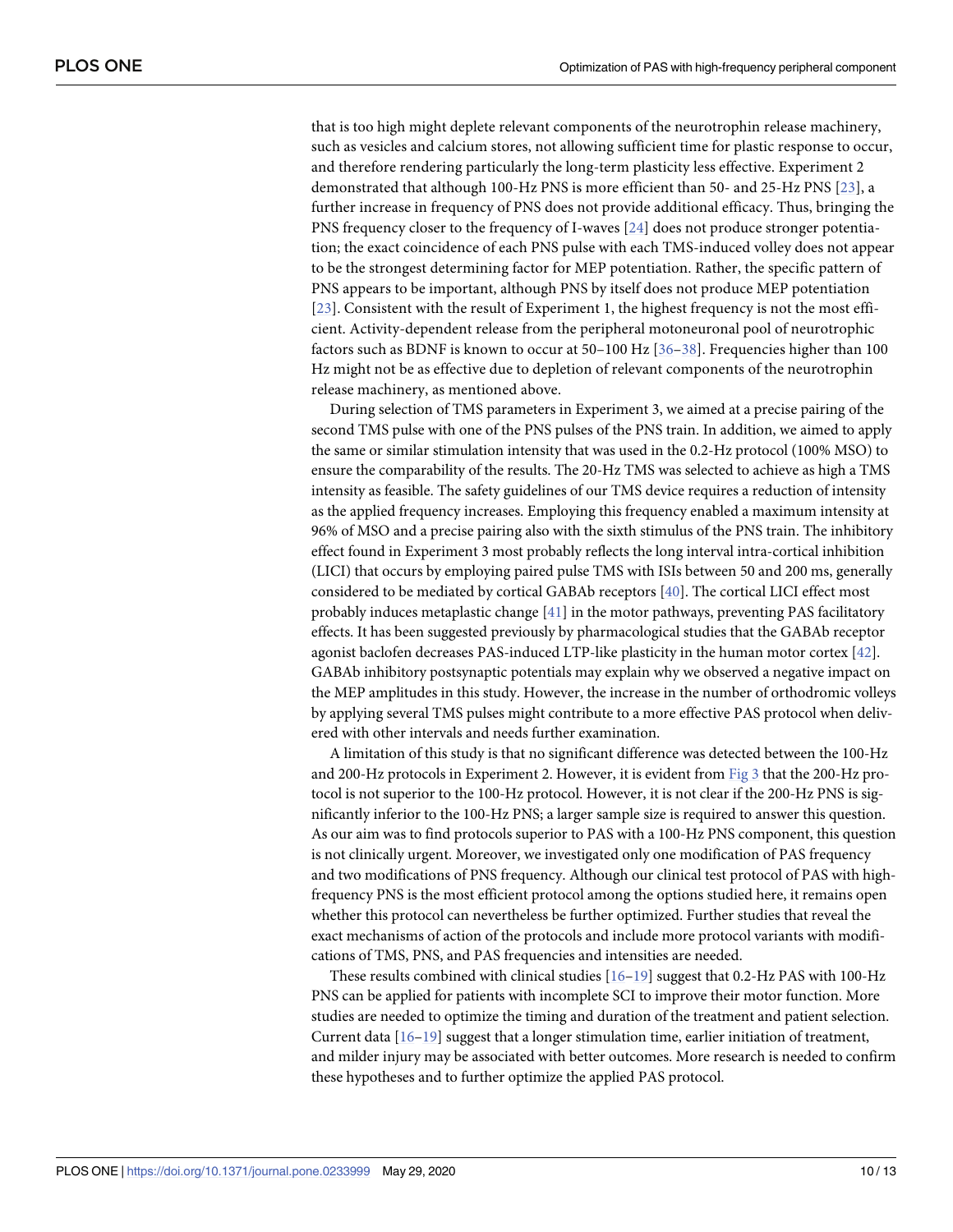### <span id="page-10-0"></span>**Conclusions**

None of the modified paired-associative protocols that we examined in this study could provide a stronger long-term MEP potentiation than the one we have applied previously [[16–19\]](#page-11-0). Our findings indicate that 0.2-Hz TMS PAS employing 240 single TMS stimuli on M1 paired with 100-Hz PNS is the most effective protocol of PAS employing high-frequency PNS.

# **Author Contributions**

**Conceptualization:** Anastasia Shulga.

**Formal analysis:** Magdolna Mezes, Roope Havu, Anastasia Shulga.

**Funding acquisition:** Anastasia Shulga.

**Investigation:** Magdolna Mezes, Roope Havu.

**Methodology:** Pantelis Lioumis, Anastasia Shulga.

**Project administration:** Anastasia Shulga.

**Supervision:** Aleksandra Tolmacheva, Pantelis Lioumis, Jyrki P. Mäkelä, Anastasia Shulga.

**Writing – original draft:** Magdolna Mezes.

**Writing – review & editing:** Magdolna Mezes, Roope Havu, Aleksandra Tolmacheva, Pantelis Lioumis, Jyrki P. Mäkelä, Anastasia Shulga.

#### **References**

- **[1](#page-0-0).** Lefaucheur JP, Andre´-Obadia N, Antal A, Ayache SS, Baeken C, Benninger DH, et al. Evidence-based guidelines on the therapeutic use of repetitive transcranial magnetic stimulation (rTMS). Clin Neurophysiol. 2014; 125: 2150–2206.
- **[2](#page-0-0).** Rossini PM, Burke D, Chen R, Cohen LG, Daskalakis Z, Di Iorio R, et al. Non-invasive electrical and magnetic stimulation of the brain, spinal cord, roots and peripheral nerves: Basic principles and procedures for routine clinical and research application. An updated report from an I.F.C.N. Committee. Clin Neurophysiol. 2015; 126: 1071–1107.
- **[3](#page-1-0).** Alder G, Signal N, Olsen S, Taylor D. A Systematic Review of Paired Associative Stimulation (PAS) to Modulate Lower Limb Corticomotor Excitability: Implications for Stimulation Parameter Selection and Experimental Design. Front Neurosci. 2019; 13: 895.
- **[4](#page-1-0).** Quartarone A, Rizzo V, Terranova C, Bruschetta D, Milardi D, Girlanda P, et al. Cortical plasticity in patients with Parkinson's disease a window for therapeutic non-invasive neuromodulation. Arch Ital Biol. 2014; 152: 239–246.
- **[5](#page-1-0).** Christiansen L, Perez MA. Targeted-Plasticity in the Corticospinal Tract After Human Spinal Cord Injury. Neurotherapeutics. 2018; 15: 618–627.
- **[6](#page-1-0).** Suppa A, Quartarone A, Siebner H, Chen R, Di Lazzaro V, Del Giudice P, et al. The associative brain at work: Evidence from paired associative stimulation studies in humans. Clin Neurophysiol. 2017; 128: 2140–2164.
- **[7](#page-1-0).** Bliss TV, Lomo T. Long-lasting potentiation of synaptic transmission in the dentate area of the anaesthetized rabbit following stimulation of the perforant path. J Physiol (Lond). 1973 Jul; 232(2):331–56.
- **[8](#page-1-0).** Hebb D.O. Organization of Behavior. New York: Wiley: 1949.
- **[9](#page-1-0).** Nicoll RA. A Brief History of Long-Term Potentiation. Neuron. 2017 Jan 18; 93(2):281–90.
- **[10](#page-1-0).** Rison RA, Stanton PK. Long-term potentiation and N-methyl-D-aspartate receptors: foundations of memory and neurologic disease. Neurosci Biobehav Rev. 1995; 19(4):533–52
- **[11](#page-1-0).** Stefan K, Kunesch E, Cohen LG, Benecke R, Classen J. Induction of plasticity in the human motor cortex by paired associative stimulation. Brain. 2000 Mar; 123 Pt 3:572–84.
- **[12](#page-1-0).** Wolters A, Sandbrink F, Schlottmann A, Kunesch E, Stefan K, Cohen LG, et al. A temporally asymmetric Hebbian rule governing plasticity in the human motor cortex. J Neurophysiol. 2003 May; 89(5):2339– 45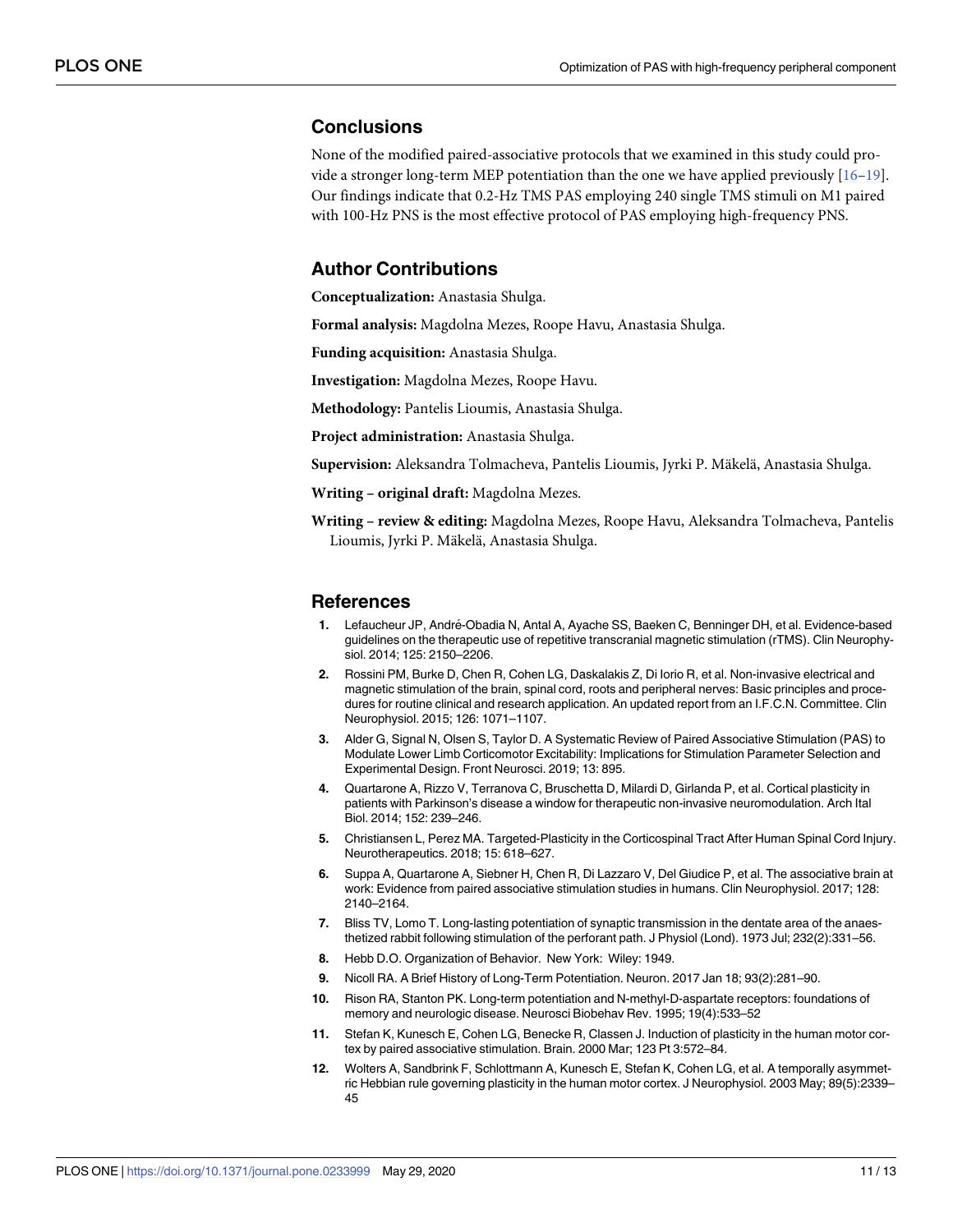- <span id="page-11-0"></span>**[13](#page-1-0).** Taylor JL, Martin PG. Voluntary motor output is altered by spike-timing-dependent changes in the human corticospinal pathway. J Neurosci. 2009 Sep 16; 29(37):11708–16.
- **14.** Cortes M, Thickbroom GW, Valls-Sole J, Pascual-Leone A, Edwards DJ. Spinal associative stimulation: a non-invasive stimulation paradigm to modulate spinal excitability. Clin Neurophysiol. 2011 Nov; 122 (11):2254–9.
- **[15](#page-1-0).** Leukel C, Taube W, Beck S, Schubert M. Pathway-specific plasticity in the human spinal cord. Eur J Neurosci. 2012 May; 35(10):1622–9.
- **[16](#page-1-0).** Shulga A, Lioumis P, Zubareva A, Brandstack N, Kuusela L, Kirveskari E, et al. Long-term paired associative stimulation can restore voluntary control over paralyzed muscles in incomplete chronic spinal cord injury patients. Spinal Cord Ser Cases. 2016; 2:16016.
- **[17](#page-1-0).** Tolmacheva A, Savolainen S, Kirveskari E, Lioumis P, Kuusela L, Brandstack N, et al. Long-Term Paired Associative Stimulation Enhances Motor Output of the Tetraplegic Hand. J Neurotrauma. 2017 9 15; 34(18):2668–74.
- 18. Tolmacheva A, Savolainen S, Kirveskari E, Brandstack N, Mäkelä JP, Shulga A. Paired associative stimulation improves hand function after non-traumatic spinal cord injury: A case series. Clinical Neurophysiology Practice. 2019; 4:178–83
- **[19](#page-1-0).** Rodionov A, Savolainen S, Kirveskari E, Mäkelä JP, Shulga A. Restoration of hand function with longterm paired associative stimulation after chronic incomplete tetraplegia: a case study. Spinal Cord Ser Cases. 2019 Dec; 5(1)
- **[20](#page-1-0).** Uy J, Ridding MC, Hillier S, Thompson PD, Miles TS. Does induction of plastic change in motor cortex improve leg function after stroke. Neurology. 2003 Oct 14; 61(7):982–4.
- **[21](#page-1-0).** Carson RG, Kennedy NC. Modulation of human corticospinal excitability by paired associative stimulation. Front Hum Neurosci. 2013 Dec 3; 7:823
- [22](#page-1-0). Shulga A, Zubareva A, Lioumis P, Mäkelä JP. Paired Associative Stimulation with High-Frequency Peripheral Component Leads to Enhancement of Corticospinal Transmission at Wide Range of Interstimulus Intervals. Front Hum Neurosci. 2016; 10:470.
- **[23](#page-1-0).** Tolmacheva A, Mäkelä JP, Shulga A. Increasing the frequency of peripheral component in paired associative stimulation strengthens its efficacy. Sci Rep. 2019 Mar 7; 9(1):3849.
- **[24](#page-2-0).** Rothwell JC, Thompson PD, Day BL, Boyd S, Marsden CD. Stimulation of the human motor cortex through the scalp. Exp Physiol. 1991 Mar; 76(2):159–200.
- **[25](#page-2-0).** Rossi S, Hallett M, Rossini PM, Pascual-Leone A. Safety, ethical considerations, and application guidelines for the use of transcranial magnetic stimulation in clinical practice and research. Clin Neurophysiol. 2009 Dec; 120(12):2008–39.
- [26](#page-2-0). Forster MT, Hattingen E, Senft C, Gasser T, Seifert V, Szelényi A. Navigated transcranial magnetic stimulation and functional magnetic resonance imaging: advanced adjuncts in preoperative planning for central region tumors. Neurosurgery. 2011; 68: 1317–24; discussion 1324–5.
- **27.** Picht T, Schmidt S, Brandt S, Frey D, Hannula H, Neuvonen T, et al. Preoperative functional mapping for rolandic brain tumor surgery: comparison of navigated transcranial magnetic stimulation to direct cortical stimulation. Neurosurgery. 2011; 69: 581–8; discussion 588.
- **28.** Krieg SM, Shiban E, Buchmann N, Gempt J, Foerschler A, Meyer B, et al. Utility of presurgical navigated transcranial magnetic brain stimulation for the resection of tumors in eloquent motor areas. J Neurosurg. 2012; 116: 994–1001.
- **[29](#page-2-0).** Vitikainen AM, Salli E, Lioumis P, Ma¨kela¨ JP, Metsa¨honkala L. Applicability of nTMS in locating the motor cortical representation areas in patients with epilepsy. Acta Neurochir (Wien). 2013; 155: 507– 518.
- **[30](#page-2-0).** Shulga A, Lioumis P, Kirveskari E, Savolainen S, Mäkelä JP, Ylinen A. The use of F-response in defining interstimulus intervals appropriate for LTP-like plasticity induction in lower limb spinal paired associative stimulation. Journal of Neuroscience Methods. 2015 Mar; 242:112–7.
- **[31](#page-3-0).** Gajraj NM, Pennant JH, Watcha MF. Eutectic mixture of local anesthetics (EMLA) cream. Anesth Analg. 1994 Mar; 78(3):574–83.
- **[32](#page-8-0).** Bi GQ, Poo MM. Synaptic modifications in cultured hippocampal neurons: dependence on spike timing, synaptic strength, and postsynaptic cell type. J Neurosci. 1998 Dec 15; 18(24):10464–72.
- **[33](#page-8-0).** Sjöström PJ, Turrigiano GG, Nelson SB. Rate, timing, and cooperativity jointly determine cortical synaptic plasticity. Neuron. 2001 Dec 20; 32(6):1149–64.
- **[34](#page-8-0).** Bunday KL, Perez MA. Motor recovery after spinal cord injury enhanced by strengthening corticospinal synaptic transmission. Curr Biol. 2012 Dec 18; 22(24):2355–61.
- **[35](#page-8-0).** Stinear JW, Hornby TG. Stimulation-induced changes in lower limb corticomotor excitability during treadmill walking in humans. J Physiol (Lond). 2005 Sep 1; 567(Pt 2):701–11.